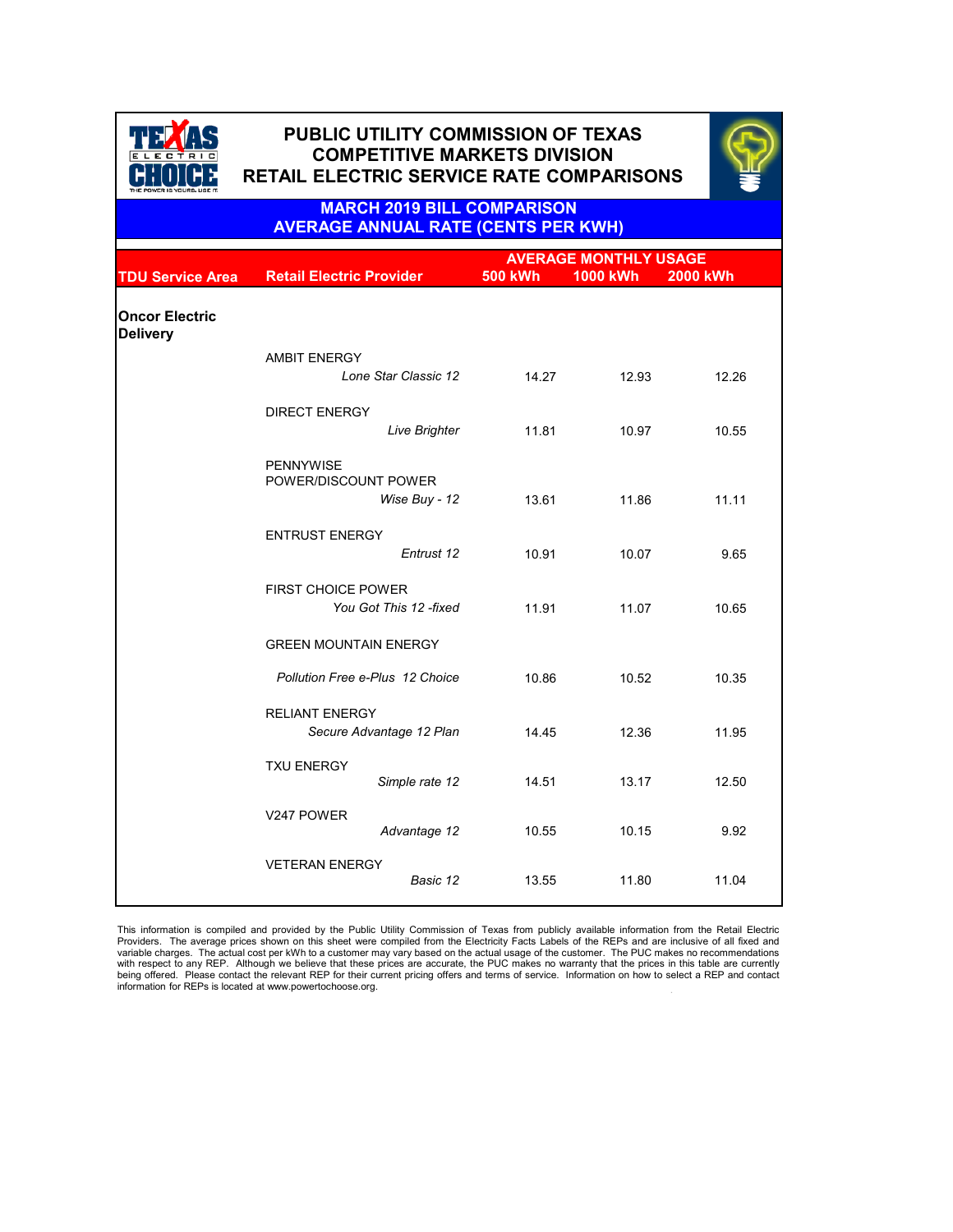|                                                      |                                        | <b>AVERAGE MONTHLY USAGE</b> |          |                 |
|------------------------------------------------------|----------------------------------------|------------------------------|----------|-----------------|
| <b>TDU Service Area</b>                              | <b>Retail Electric Provider</b>        | <b>500 kWh</b>               | 1000 kWh | <b>2000 kWh</b> |
|                                                      |                                        |                              |          |                 |
|                                                      |                                        |                              |          |                 |
| <b>CenterPoint Energy</b><br><b>Houston Electric</b> |                                        |                              |          |                 |
|                                                      | <b>AMBIT ENERGY</b>                    |                              |          |                 |
|                                                      | Lone Star Classic 12                   | 15.50                        | 13.96    | 13.19           |
|                                                      | <b>DIRECT ENERGY</b>                   |                              |          |                 |
|                                                      | Live Brighter 12                       | 13.38                        | 12.34    | 11.82           |
|                                                      | PENNYWISE POWER/DISCOUNT POWER         |                              |          |                 |
|                                                      | Wise Buy - 12                          | 11.50                        | 10.96    | 10.68           |
|                                                      | <b>ENTRUST ENERGY</b>                  |                              |          |                 |
|                                                      | Entrust 12                             | 12.08                        | 11.04    | 10.52           |
|                                                      | <b>FIRST CHOICE POWER</b>              |                              |          |                 |
|                                                      | You Got This 12                        | 13.48                        | 12.44    | 11.92           |
|                                                      | <b>GREEN MOUNTAIN ENERGY</b>           |                              |          |                 |
|                                                      | <b>Pollution Free e-Plus 12 Choice</b> | 12.17                        | 11.62    | 11.35           |
|                                                      | <b>RELIANT ENERGY</b>                  |                              |          |                 |
|                                                      | Secure Advantage 12 Plan               | 15.76                        | 13.72    | 12.95           |
|                                                      | <b>TXU ENERGY</b>                      |                              |          |                 |
|                                                      | Simple Rate 12                         | 15.78                        | 14.24    | 13.47           |

| V247 POWER            | Advantage 12 | 13.57 | 12.04 | 11.36 |
|-----------------------|--------------|-------|-------|-------|
| <b>VETERAN ENERGY</b> | Basic 12     | 12.32 | 11.77 | 11.50 |

This information is compiled and provided by the Public Utility Commission of Texas from publicly available information from the Retail Electric Providers. The average prices shown on this sheet were compiled from the Electricity Facts Labels of the REPs and are inclusive of all fixed and variable charges. The actual cost per kWh to a customer may vary based on the actual usage of the customer. The PUC makes no recommendations with respect to any REP. Although we believe that these prices are accurate, the PUC makes no warranty that the prices in this table are currently being offered. Please contact the relevant REP for their current pricing offers and terms of service. Information on how to select a REP and contact information for REPs is located at www.powertochoose.org.



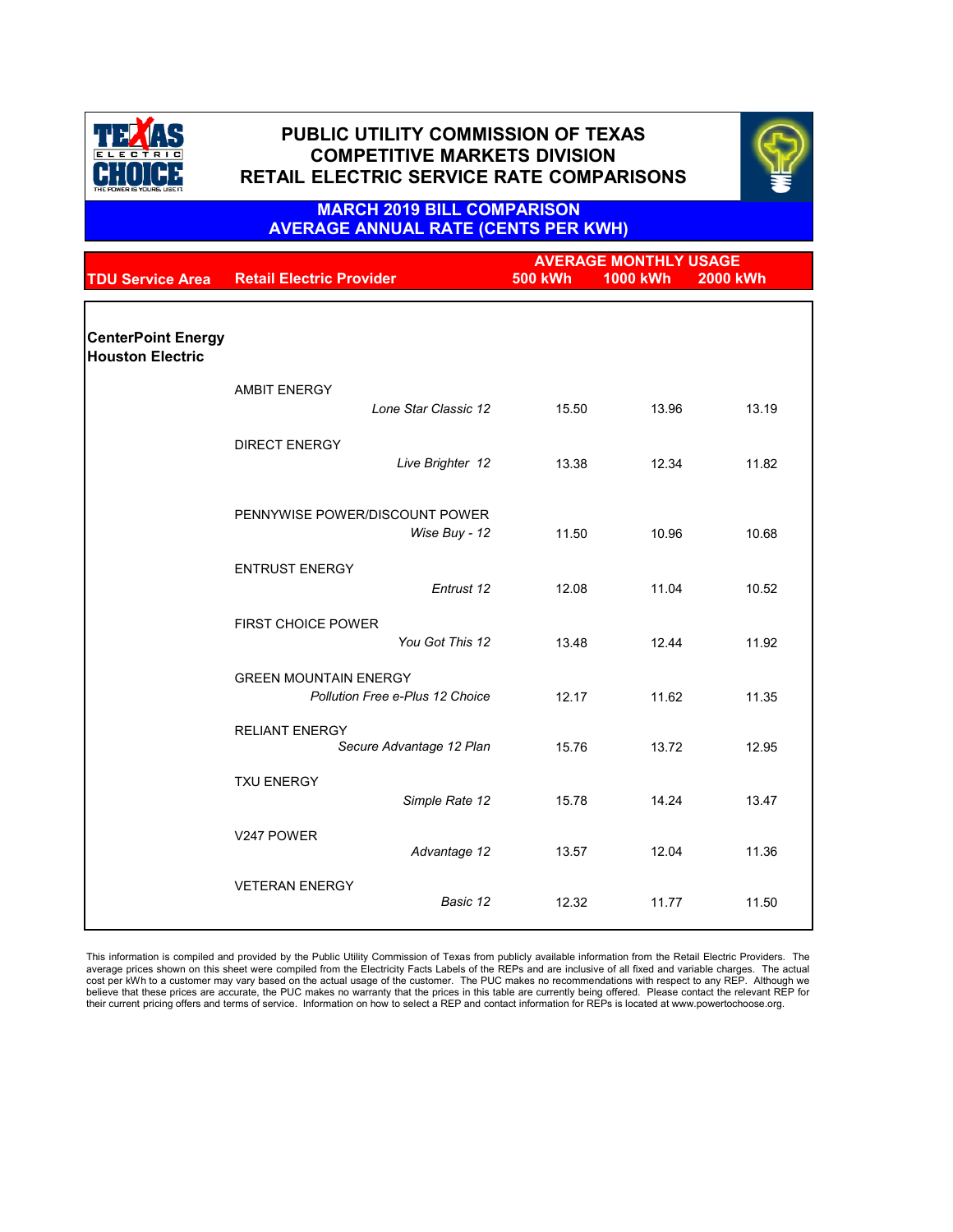|                                         |                                                                 |                | <b>AVERAGE MONTHLY USAGE</b> |                 |
|-----------------------------------------|-----------------------------------------------------------------|----------------|------------------------------|-----------------|
| <b>TDU Service Area</b>                 | <b>Retail Electric Provider</b>                                 | <b>500 kWh</b> | <b>1000 kWh</b>              | <b>2000 kWh</b> |
| <b>Texas-New Mexico</b><br><b>Power</b> |                                                                 |                |                              |                 |
|                                         | <b>AMBIT ENERGY</b>                                             |                |                              |                 |
|                                         | <b>Lone Star Select One-Year</b>                                | 15.92          | 14.14                        | 13.25           |
|                                         | <b>DIRECT ENERGY</b>                                            |                |                              |                 |
|                                         | Live Brighter 12                                                | 14.16          | 12.88                        | 12.24           |
|                                         | PENNYWISE POWER /<br><b>DISCOUNT POWER</b>                      |                |                              |                 |
|                                         | Wise Buy - 12                                                   | 15.44          | 13.33                        | 12.27           |
|                                         | <b>ENTRUST ENERGY</b>                                           |                |                              |                 |
|                                         | Entrust 12                                                      | 12.76          | 11.48                        | 10.84           |
|                                         | <b>FIRST CHOICE POWER</b><br>You Got This 12                    | 13.76          | 12.48                        | 11.84           |
|                                         | <b>GREEN MOUNTAIN ENERGY</b><br><b>Pollution Free e-Plus 12</b> | 12.53          | 11.74                        | 11.35           |
|                                         | <b>RELIANT ENERGY</b><br>Secure Advantage 12 Plan               | 15.95          | 13.50                        | 12.78           |
|                                         | <b>TXU ENERGY</b><br>Simple Rate 12                             | 16.16          | 14.38                        | 13.49           |
|                                         | V247<br>Advantage 12                                            | 12.88          | 12.10                        | 11.70           |

| <b>VETERAN ENERGY</b> |          |       |       |       |
|-----------------------|----------|-------|-------|-------|
|                       | Basic 12 | 14.86 | 13.15 | 12.29 |
|                       |          |       |       |       |

This information is compiled and provided by the Public Utility Commission of Texas from publicly available information from the Retail Electric Providers. The average prices shown on this sheet were compiled from the Electricity Facts Labels of the REPs and are inclusive of all fixed and variable charges. The actual cost per kWh to a customer may vary based on the actual usage of the customer. The PUC makes no recommendations with respect to any REP. Although we believe that these prices are accurate, the PUC makes no warranty that the prices in this table are currently being offered. Please contact the relevant REP for their current pricing offers and terms of service. Information on how to select a REP and contact information for REPs is located at www.powertochoose.org.



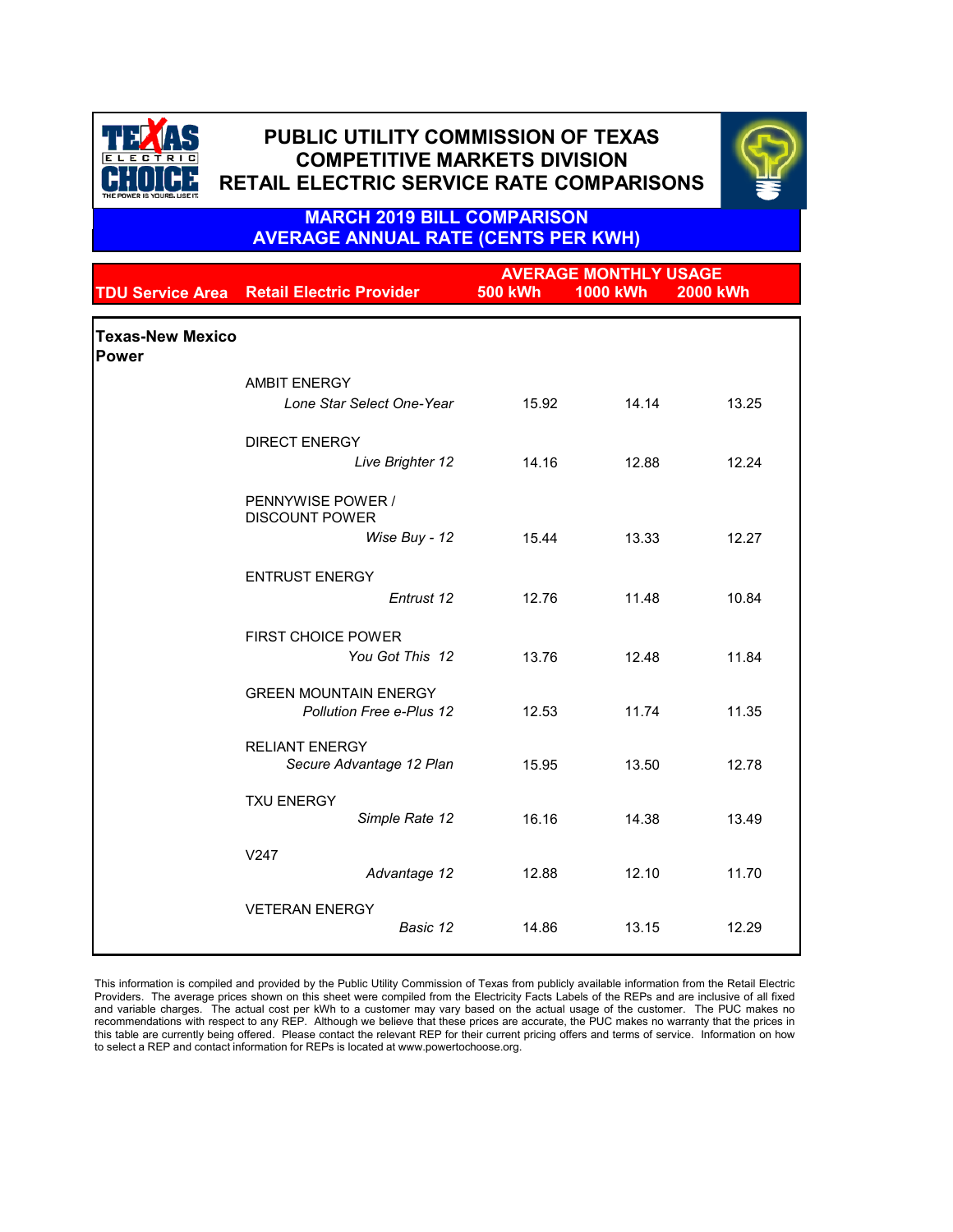|                          |                                            |                | <b>AVERAGE MONTHLY USAGE</b> |                 |
|--------------------------|--------------------------------------------|----------------|------------------------------|-----------------|
| <b>TDU Service Area</b>  | <b>Retail Electric Provider</b>            | <b>500 kWh</b> | <b>1000 kWh</b>              | <b>2000 kWh</b> |
|                          |                                            |                |                              |                 |
| <b>AEP Texas Central</b> |                                            |                |                              |                 |
|                          | <b>AMBIT ENERGY</b>                        |                |                              |                 |
|                          | Lone Star Select One-Year                  | 15.77          | 13.88                        | 12.93           |
|                          | <b>CPL RETAIL ENERGY</b>                   |                |                              |                 |
|                          | <b>Price Protection Plan 12</b>            | 14.45          | 13.06                        | 12.36           |
|                          | <b>DIRECT ENERGY</b>                       |                |                              |                 |
|                          | Live Brighter 12                           | 14.04          | 12.64                        | 11.94           |
|                          | PENNYWISE POWER / DISCOUNT<br><b>POWER</b> |                |                              |                 |
|                          | Wise Buy - 12                              | 15.88          | 13.57                        | 12.54           |
|                          | <b>ENTRUST ENERGY</b>                      |                |                              |                 |
|                          | Entrust 12                                 | 13.43          | 12.04                        | 11.34           |
|                          | <b>FIRST CHOICE POWER</b>                  |                |                              |                 |
|                          | You Got This 12                            | 13.94          | 12.54                        | 11.85           |
|                          | <b>GREEN MOUNTAIN ENERGY</b>               |                |                              |                 |
|                          | <b>Pollution Free e-Plus 12</b>            | 13.00          | 12.10                        | 11.65           |
|                          | <b>RELIANT ENERGY</b>                      |                |                              |                 |
|                          | Secure Advantage 12 Plan                   | 16.29          | 13.65                        | 12.95           |
|                          | <b>TXU ENERGY</b>                          |                |                              |                 |
|                          | Simple Rate 12                             | 16.33          | 14.44                        | 13.49           |
|                          | V247 Power                                 |                |                              |                 |
|                          | Advantage 12                               | 15.33          | 13.45                        | 12.59           |
|                          | <b>VETERAN ENERGY</b>                      |                |                              |                 |
|                          | Basic 12                                   | 12.45          | 11.55                        | 11.10           |
|                          |                                            |                |                              |                 |

This information is compiled and provided by the Public Utility Commission of Texas from publicly available information from the Retail Electric Providers. The average prices shown on this sheet were compiled from the Electricity Facts Labels of the REPs and are inclusive of all fixed and variable charges. The actual cost per kWh to a customer may vary based on the actual usage of the customer. The PUC makes no recommendations with respect to any REP. Although we believe that these prices are accurate, the PUC makes no warranty that the prices in this table are currently being offered. Please contact the relevant REP for their current pricing offers and terms of service. Information on how to select a REP and contact information for REPs is located at www.powertochoose.org.